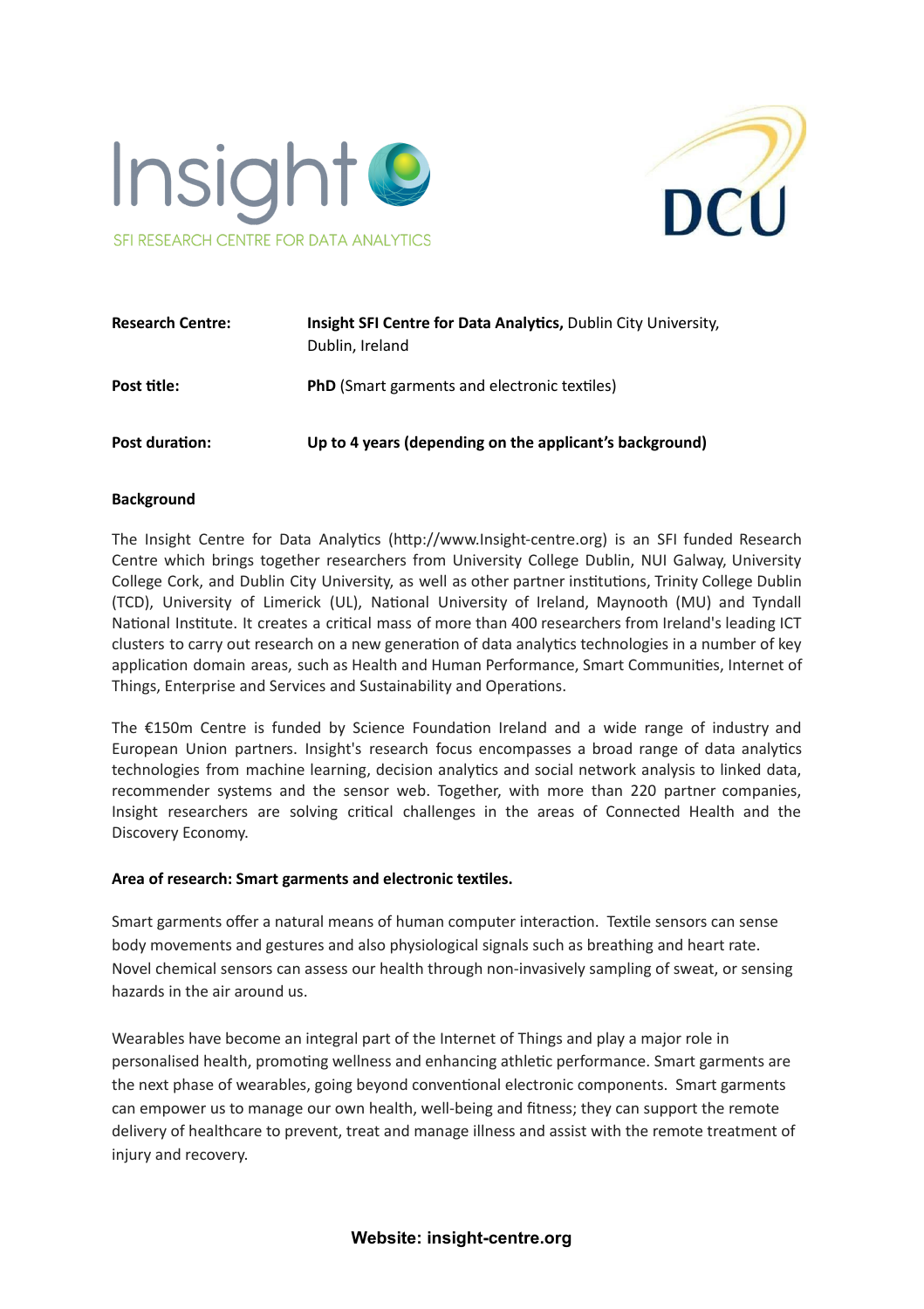This project will address some of the challenges in creating electronic textiles and smart garments, including flexibility, durability, accuracy, usability and sustainability.

This project will be largely interdisciplinary, with a basis in Electronic/Biomedical Engineering and bridging the disciplines of Engineering, Computing, Chemical Science, Health and Human performance within the Insight Centre. There will also be an opportunity to collaborate with Tyndall National Institute, UCC's flagship research institute.

## **Eligibility:**

BEng in Electronic Engineering, Mechatronic Engineering or Biomedical Engineering or other relevant discipline is expected but candidates with other backgrounds will be considered on a case-by-case basis.

To register for a Postgraduate Research programme, a candidate must normally have obtained a primary degree classification equivalent to Lower Second Class Honours or above, from an approved University or an approved equivalent degree-awarding body, or have an approved equivalent professional qualification in an area cognate to the proposed research topic. See http://www.dcu.ie/registry/postgraduate/faq.shtml#q3

English language requirements for non-native speakers of English is available here: https://www.dcu.ie/registry/english.shtml

#### **Essential Skills:**

- Hardware development and prototyping
- Signal processing
- Computer programming
- Strong interpersonal communication skills
- Creative and Critical Thinker

#### **Desirable skills:**

- Experience in wearable sensors
- Experience with wireless networks and RFID
- Prototyping and programming
- Publication activities in relevant disciplines

#### **The successful candidate will also be expected to parcipate in Graduate Training:**

Advanced training, in the form of accredited modules, known as 'Graduate Training Elements' or GTEs, are an important aspect of DCU's graduate research experience. Information on graduate training at DCU is available here: https://www.dcu.ie/graduatestudies/training.shtml

The successful student will be expected to undertake and pass a minimum of 20 credits of taught modules for the duration of their studies.

#### **Website: insight-centre.org**